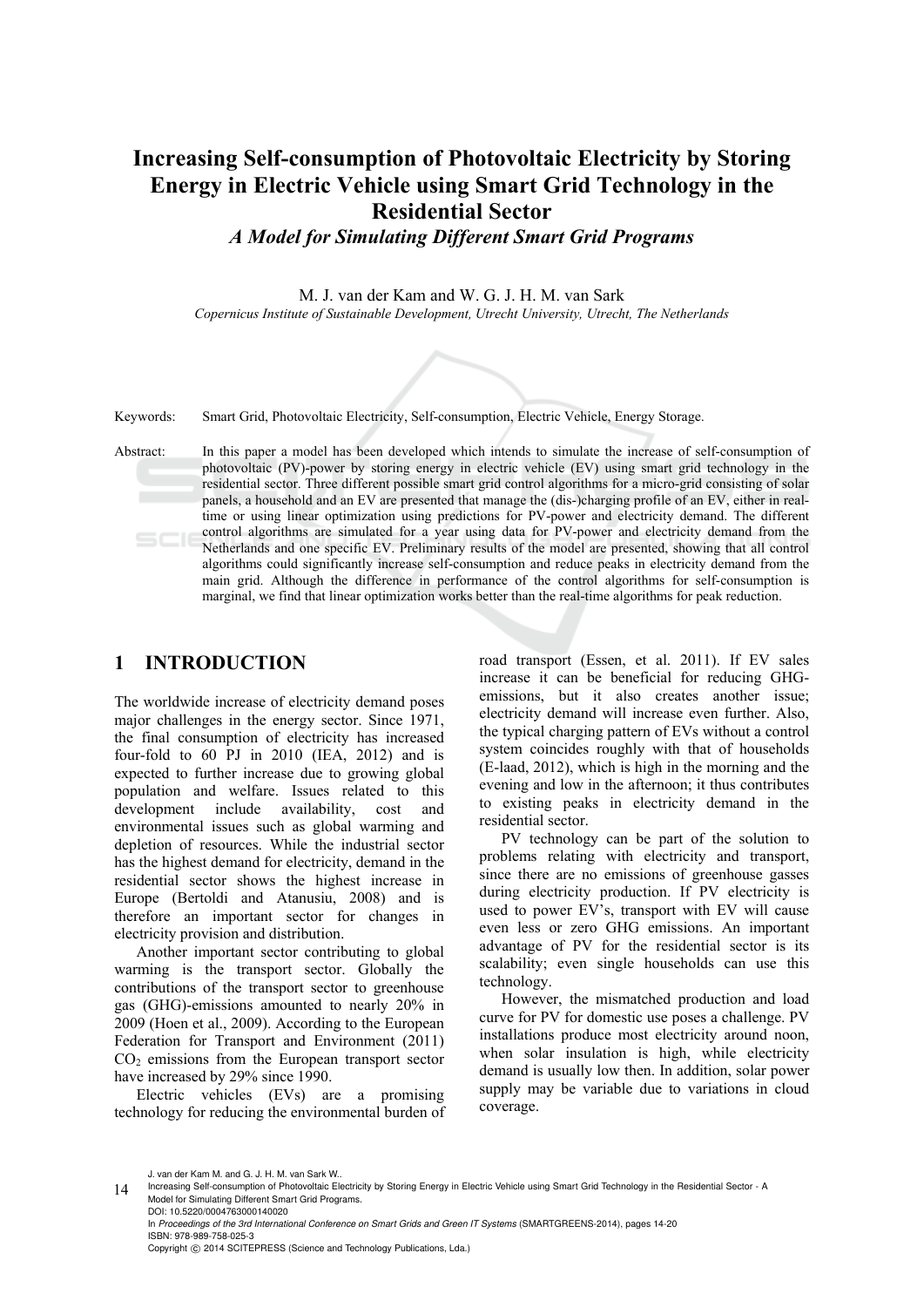Strategies to deal with these issues are for instance demand response (DR) and electricity storage (Castillo-Cagigal et al., 2011): in their paper DR is defined as shifting load demand in order to optimize electricity demand. Optimization goals are for instance peak-shifting (flattening load demand curve) or increasing self consumption (consumption of locally produced electricity behind the meter) .

Smart grid technology combines the traditional electricity grid or microgrid (a local, low-voltage distritibution system) with information and communication technologies in order to add 'intelligence' to the grid (Verbong et al., 2012). DR is an essential aspect of smart grids, and is achieved by turning appliances on and off within a certain timeframe.

The main power grid can be used as virtual storage for electricity. When supply is higher than demand, electricity can be fed back and sold to the grid and vice versa. This is an interesting option, because in that case an expensive battery is not needed. However, with increasing numbers of PVinstallations this strategy can become problematic, because of the increased power transport over the electricity grid. This will cause the need for more investments in the grid in order to prevent overloads. In response to this threat, several countries in Europe have started implementing policies to stimulate selfconsumption (Castillo-Cagigal et al., 2011).

PV electricity could also be stored in EV batteries. This way EVs can help increase selfconsumption. Furthermore, by using PV electricity to power EVs GHG emissions for personal transportation are reduced.

In this paper the potential of combining smart grid technology with electricity storage in EVs for increasing self-consumption in the residential sector is investigated. This is done by creating a model of a microgrid containing a household, solar panels and an EV and simulating the effect on self-consumption of PV-power of the system using smart grid technology. The baseline for the potential is the absence of a smart grid and is called "Uncontrolled Charging". The strategies investigated are "Realtime Controlled Charging", "Real-time Controlled Charging and Discharging", and "Linear Programming".

In section 2 the methodology is presented: it includes the structure of the microgrid (2.1), the proposed smart grid systems (2.2) and evaluation method (2.3). In section 3 the first simulation results are presented, analyzed and compared. Section 4 concludes the paper.

# **2 METHODOLOGY**

The potential of increasing self-consumption by storing PV energy in EVs is investigated by performing computer simulations and evaluating the results on performance indicators for selfconsumption and peak-reduction.

The basic input for the model is the total electricity demand of households per time-step, the supplied PV power per time-step and the technical specifications and planned use (average trip duration, distance and number of trips per week) of the EVs. Based on these inputs the electricity distribution for each time-step *t* is decided.

# **2.1 Micro-grid Model**

The micro-grid contains a PV-installation, a household with electricity demand, an EV and a connection to the main grid; all elements are connected. The PV-power and household electricity demand are considered uncontrollable, Demand Side Management is not taken into account here, while the EV loading pattern is partly controllable and partly uncontrollable (when energy is needed for trips).

### **2.1.1 PV and Electricity Demand**

The PV-installation provides electricity to the microgrid. Data for PV-power profiles per time-step is provided by Robin Berg from the company LomboXnet. The dataset relates to a PV-installation of 10 kWp in Utrecht, the Netherlands and is available at hourly time resolution from July  $6<sup>th</sup>$ 2011 to December  $31<sup>st</sup>$  2012. For this paper it is assumed that the simulated household has 8 panels of 250 Wp available, which leads to an estimated annual yield of 1700 kWh assuming an annual yield of 850 kWh/kWp, typical for the Netherlands.

The household has a certain electricity demand profile that must be met at all times. Data for household electricity demand is provided by Felix Claessen and is based on measurements by Liander (Claessen, 2012). The dataset relates to 400 households in the Netherlands and is available per 15 minutes for a week in February 2008. The weekly data is repeated for a year multiplied by a factor per week based on measurements from Liander in 2007. In this research only the households are selected that use  $3500 \pm 20\%$  kWh per year.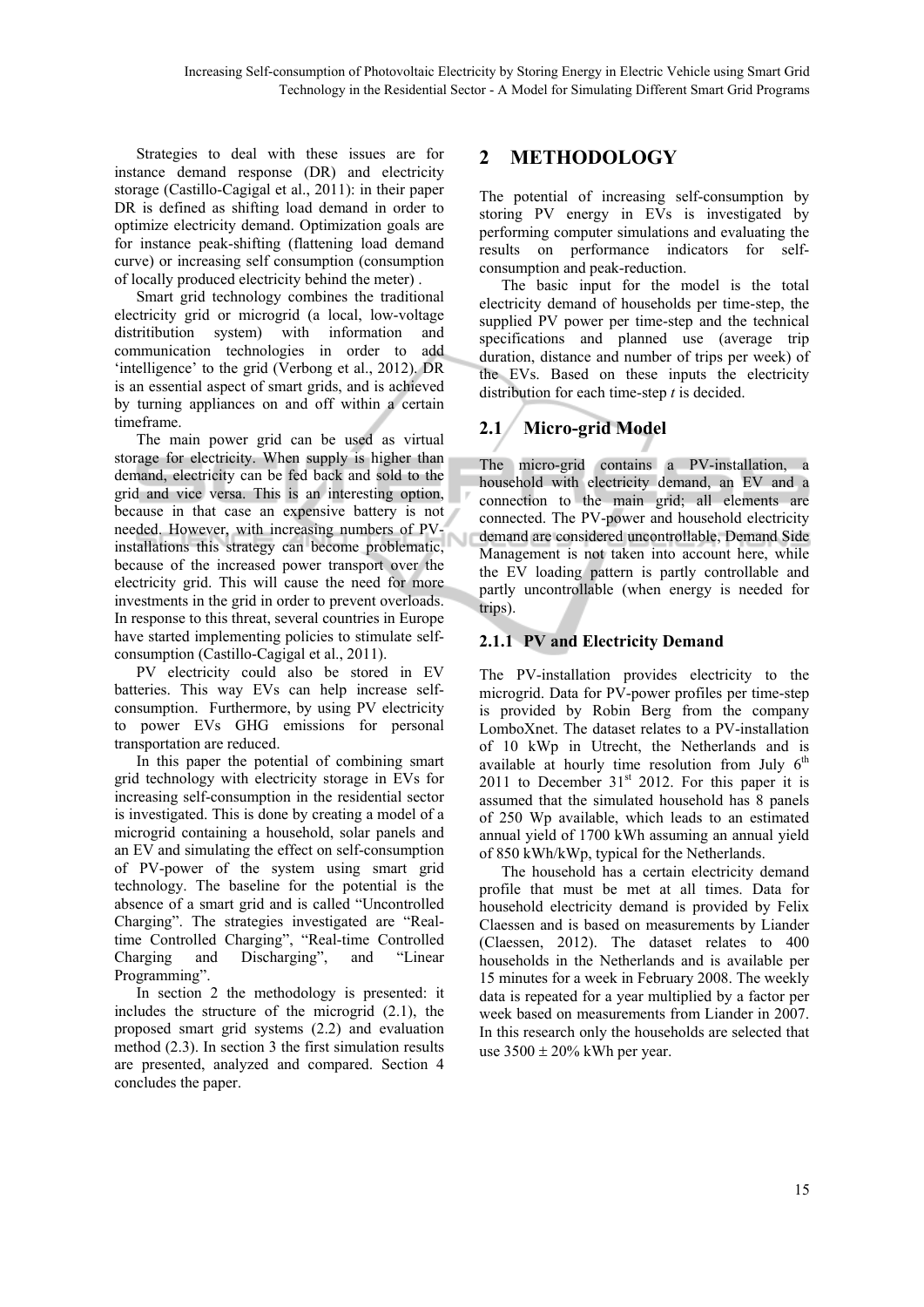#### **2.1.2 Electric Vehicle**

The battery of the EV is used as storage for excess PV-power and energy can be extracted from it when there is shortage of PV-power. The EV is also used to make trips; energy needed to make trips is considered inelastic demand and must be met at all times. When an EV is on a trip it is not available to exchange energy with the micro-grid. It is assumed that on average three trips per week are made with the EV, lasting between 4 and 8 hours, taking place between 8:00 and 22:00 and using between 20% and 80% of the battery capacity.

Without a smart grid program, the EV, if connected, will always charge until its full. This strategie is called "Uncontrolled Charging" and is represented by equation (1).

If 
$$
E_{EV}(t-1) < C_{EV} \land t \in t_l
$$
  
\n
$$
\rightarrow P_{EV,in}(t) = P_{EV,in,max} \tag{1}
$$

With  $E_{EV}(t)$  the energy contained in EV-battery,  $C_{EV}$  the battery capacity,  $t_l$  the time-steps for which the EV is at the loading station,  $P_{EV,in}(t)$  the EV charging power and  $P_{EV,in,max}(t)$  the maximum EV charging power.

One EV is simulated, with technical specifications based on Tesla Model S (Tesla, 2013). The technical specifications are presented in table 1.

With  $E_{EV,min}$  the minimum energy in EV-battery, *PEV,out,max*(*t*) the maximum EV discharging power and  $\eta_{EV,in}$  and  $\eta_{EV,out}$ <sup>the</sup> (dis-)charging efficiency.

Table 1: Technical specifications of simulated EV.

| $C_{EV}$ (kWh)                            | 85           |
|-------------------------------------------|--------------|
| $E_{EV,min}$                              | 20% $C_{FV}$ |
| Energy consumption (kWh/km)               | 0.2          |
| Typical range (km)                        | 340          |
| $P_{EV,in,max}$ and $P_{EV,out,max}$ (kW) | 22           |
| $\eta_{EV,in}$ and $\eta_{EV,out}$        | 80%          |

#### **2.2 Smart Grid Programs**

In this section several control algorithms for electricity distribution within the micro-grid are proposed. All control algorithms require trips to be planned in advance. The minimum amount of energy in the battery is 20% allowing for short emergency trips.

#### **2.2.1 Real-time Controlled Charging**

"Real-time controlled charging" uses the difference between  $P_{PV}$  and  $P_{load}$  for every time-step  $t$ . Based on the energy content of the EV the loading pattern

is decided. In this algorithm, it is not possible to extract energy from the EV in order to cover electricity demand of the households.

First *EEV,req*, the minimum amount of energy in the EV taking into account energy needed for trips and maximum charging power, is defined in equation (2).

If 
$$
t \in \left(t - \frac{E_{EV, trip}}{P_{EV,in,max}}, t_{trip}\right) \rightarrow E_{EV,req} =
$$
  
\n $E_{EV,trip} - P_{EV,in,max} \cdot (t_{trip} - t) + E_{EV,min}$  (2)  
\nIf  $t \notin \left(t - \frac{E_{EV,trip}}{P_{EV,in,max}}, t_{trip}\right) \rightarrow E_{EV,req} = E_{EV,min}$ 

With  $E_{EVLrin}$  the total energy used for the trip and  $t_{trin}$  the start-time of the trip.

The loading pattern is then defined by equations (3), (4), (5) and (6).

$$
P_{EV,in}(t) = P_{EV,in,PV}(t) + P_{EV,in,grid}(t)
$$
\n(3)

If 
$$
P_{load}(t) < P_{pV}(t) \wedge E_{EV}(t-1) < C_{EV} \wedge t \in t_{t}
$$
   
\n $\rightarrow P_{EV,in,PV}(t) = \eta_{EV,in}(P_{PV}(t) - P_{load}(t))$  (4)

If 
$$
E_{EV}(t-1) + P_{EV,im,PV}(t) < E_{EV,req}(t) \land t \in t_l
$$
  
\n $\rightarrow P_{EV,grid}(t) = E_{EV,req}(t) - E_{EV}(t-1) - P_{EV,im,PV}(t)$  (5)

$$
P_{EV,in}(t) \le P_{EV,in,max} \tag{6}
$$

With  $P_{EV,in,PV}(t)$  the PV-power used for charging the EV,  $P_{EV,in,grid}(t)$  the power from the main grid used for charging the EV,  $P_{PV}(t)$  the available PVpower and  $P_{load}(t)$  the total load demand of the household.

Equation (3) denotes that the EV is charged with power from the PV-installations and from the grid. If there is more PV-power than electricity demand, the EV starts to charge until it is full or until there is no more excess PV-power, see equation (4). The EV only extracts energy from the grid when there is shortage of PV-power in order to make a trip, see equation (5). Finally, equation (6) makes sure the total power into the EV cannot exceed the maximum charging power.

#### **2.2.2 Real-time Controlled Charging and Discharging**

This program uses the same equations as "real-time controlled charging", but is also able to extract energy from the EV in order to cover electricity demand of households. The additional equations are presented in (7) and (8).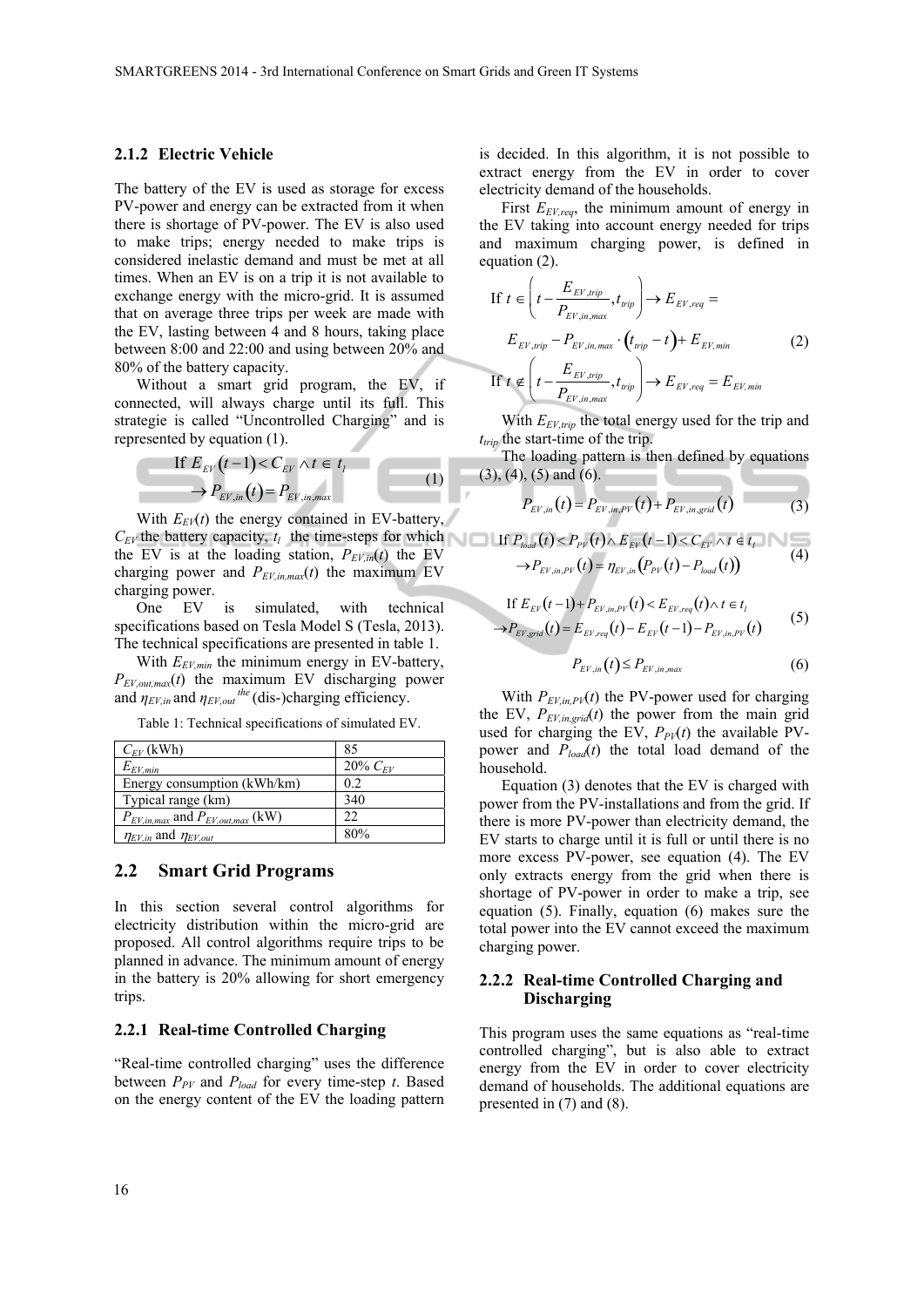If 
$$
P_{load}(t) > P_{PV}(t) \wedge E_{EV}(t-1) > E_{EV,req}(t) \wedge t \in t_i
$$
  
\n $\rightarrow P_{EV,out}(t) = \eta_{EV,out}^{-1}(P_{load}(t) - P_{PV}(t))$  (7)

$$
P_{EV,out}(t) \le P_{EV,out,max} \tag{8}
$$

#### **2.2.3 Linear Programming**

Increasing self-consumption of PV-power by controlling the loading pattern of an EV can be described as a linear optimization problem and solved by using linear programming. Linear programming is a method to solve constrained optimization problems. Constrained optimization is a technique used often in research on smart grids. Recent examples are Guo et al. (2012), Silva et al. (2012), Tanaka et al. (2011), González Vayá and Andersson (2012).

The variables used in the linear program are  $P_{EV,in,PV}(t)$ ,  $P_{EV,grid}(t)$ ,  $P_{EV,out}(t)$ , for every time-step *t*. In order to maximize self-consumption, the PVpower used to charge the EV is maximized. This results in the following problem: D

$$
\max \sum_{t} P_{EV,in,PV}(t) \tag{9}
$$

subject to the following constraints:

$$
P_{EV,in,PV}(t) + P_{EV,in,grid}(t) \le P_{EV,in,max}, \quad t \in t_1
$$
 (10)

$$
P_{EV,out}(t) \le P_{EV,out,max}, \quad t \in t_l \tag{11}
$$

$$
\sum_{t'=1}^{t} \eta_{EV,in} \left( P_{EV,in,PV} (t') + P_{EV,in,grid} (t') \right)
$$
  
- 
$$
\sum_{t'=1}^{t} \eta_{EV,out}^{-1} P_{EV,out} (t') \qquad (12)
$$

$$
\geq E_{EV,req}(t) + E_{EV,trip}(t) - E_{EV}(0), \quad t \in t_1
$$

$$
\sum_{t'=1}^{t} \eta_{EV,in} (P_{EV,in,PV}(t') + P_{EV,in,grid}(t')) - \sum_{t'=1}^{t} \eta_{EV,out}^{-1} P_{EV,out}(t')
$$
\n(13)

$$
\leq C_{EV}(t) + E_{EV, trip}(t) - E_{EV}(0), \quad t \in t_l
$$
  

$$
P_{EV,in,PV}(t) \leq P_{PV}(t) - P_{load}(t), \quad t \in t_l
$$
 (14)

$$
P_{EV_i,out} \le P_{load}(t) - P_{PV}(t), \quad t \in t_i \tag{15}
$$

With dummy variable t'. Constraints (10) and (11) ensure that the maximum (dis-)charging power is not exceeded. Constraints (12) and (13) ensure that the energy in the EV is sufficient for trips and does not exceed the battery capacity. Constraints (14) and (15) ensure that not more energy is (dis- )charged then there is excess or shortage of PVpower (when there is not enough PV-power for trips energy is extracted from the grid). Furthermore, all variables are non-negative.

Contrary to the real-time programs linear programming is based on perfect information; all the constraints are known for all time-steps *t*. However, PV-supply and electricity demand are not known exactly in advance. In order to provide realistic prediction of how effective this program would be in reality, some assumptions have been made. In this paper, the method is called "realistic linear programming".

It is assumed that the calculations are made at midnight and are based on the load pattern from the previous day. An exception is made for weekends, since weekend load demand differs significantly from weekdays. However, the data is only available for a week. Because of this predictions for Saturdays will be based on data for Sundays and vice-versa. The input for PV is based on PV-power predictions. It is assumed that prediction deviates from the real value with a standard deviation  $\sigma$  of 10%. This results in the following equations:

$$
P_{load, prediction}(t) = P_{load, real}(t - 24h)
$$
 (16)

$$
P_{PV, prediction}(t) = P_{PV, real}(t) \pm 10\% \tag{17}
$$

The linear program is then executed with the predicted values, while it is evaluated with the real values.

#### **2.3 Evaluation**

All programs are simulated for each month of the year. Based on the simulations the potential of increasing self-consumption (SC) is calculated. Self-consumption is defined as the relative amount of PV-power for period T, with starting point T0, used by either the households or the EV, see equation (18).

$$
SC(T) = \sum_{t = T0}^{T} \frac{\min[P_{PV}(t), P_{load}(t) + P_{EV}(t)]}{P_{PV}(t)}
$$
(18)

A second indicator, relative peak reduction (RPR) is also used for evaluation. RPR compares the deviation from the average of the load demand for the main grid  $P_{grid,tot}(t)$ , defined in equation (19), with a control algorithm, denoted as  $P_{grid\ to\ t\ control}(t)$ , to "uncontrolled charging", denoted as  $P_{grid, tot, no}$  $_{control}(t)$ , and is defined in equation (20):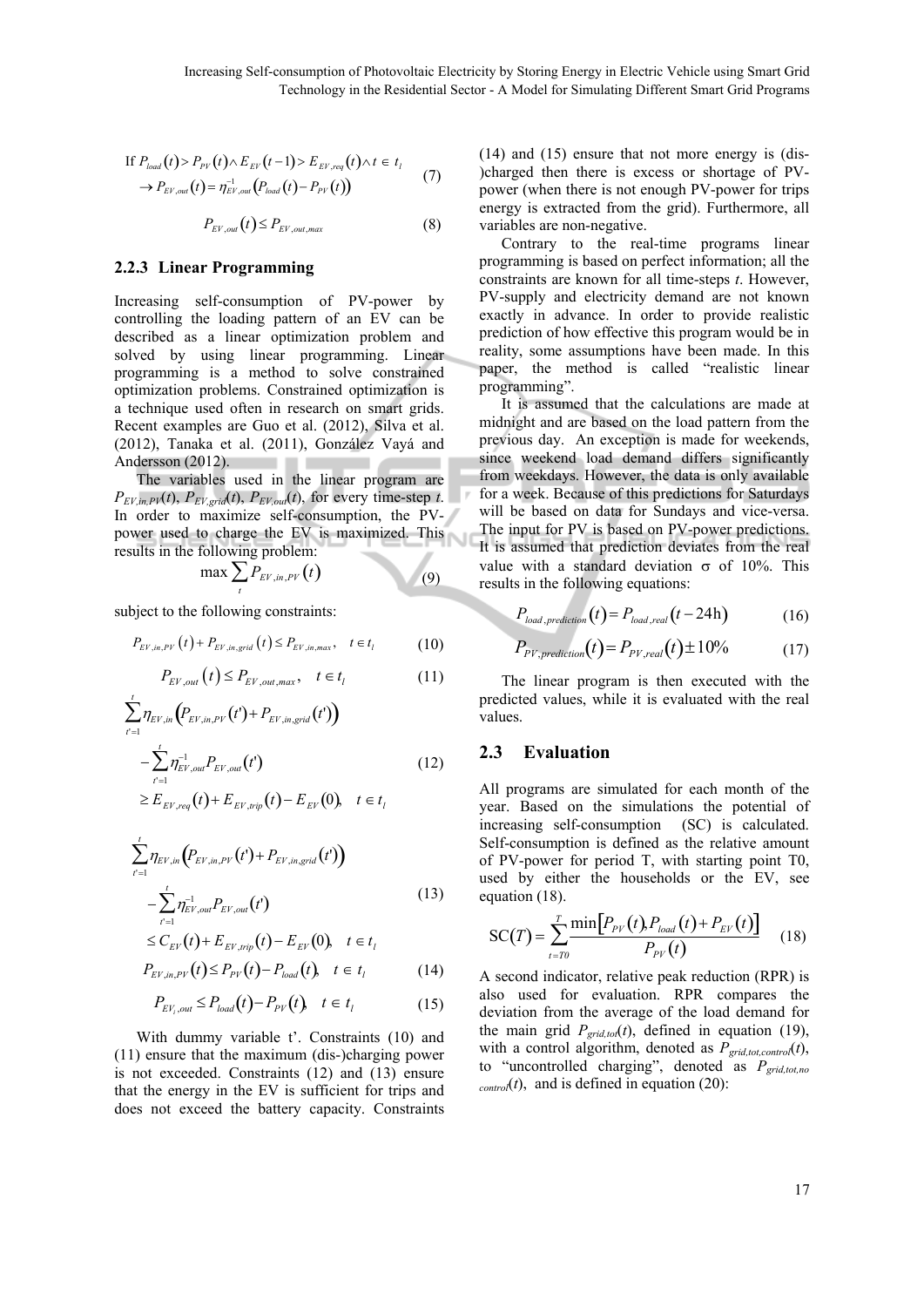$$
P_{grid, tot}(t) = P_{load}(t) + P_{EV}(t) - P_{PV}(t)
$$
 (19)

$$
RPR(T) = \frac{\sum_{t=70} |P_{grid, tot,control}(t) - \overline{P_{grid, tot,control}(t)}|}{\sum_{t=70}^{T} |P_{grid, tot, no control}(t) - \overline{P_{grid, tot, no control}(t)}|}
$$
(20)

So for example, an RPR-score of 1 indicates no relative peak reduction compared to "uncontrolled charging", a RPR-score of 0 means load demand is totally flat for that day and a RPR-score above 1 would mean that there are higher peaks compared to "uncontrolled charging".

#### **3 RESULTS**

In this section, the first results from simulations are shown. The results are based on 20 simulations per month for each smart grid program. In figure 1, examples of individual runs for each program are given. They are based on the same load and PV profile and EV-trip.

In the case of "uncontrolled charging", the EV arrives home in the evening and starts charging when there is no PV-power available. In the cases of "Controlled charging" and "Controlled charging and discharging" the EV only loads in times of excess PV-power, but there is still a large peak in the charging profile, since the EV needs to load much



Figure 1: Results of an individual full day run for each control algorithm. The orange bar shows the period during which the EV is being used for a trip.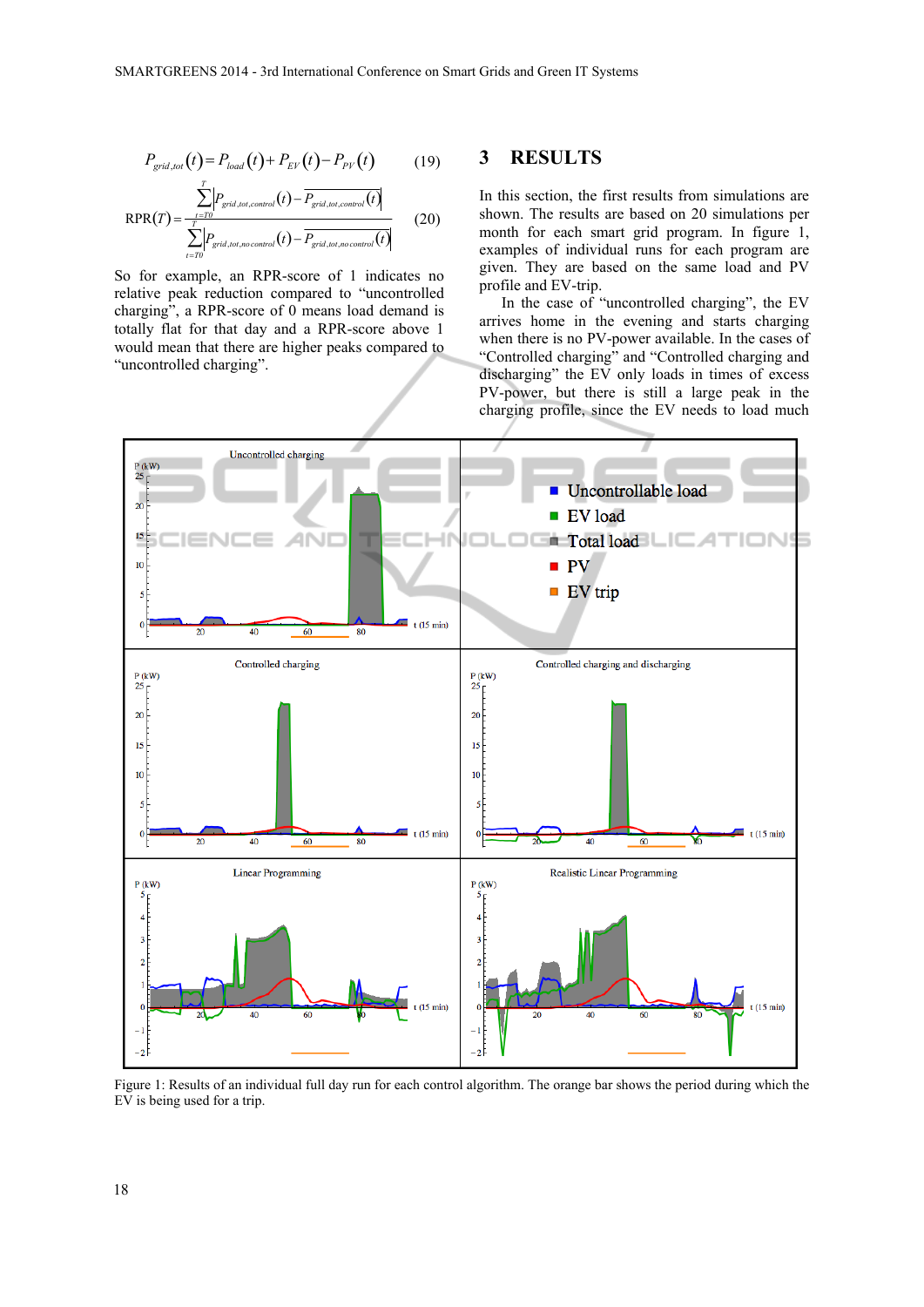Increasing Self-consumption of Photovoltaic Electricity by Storing Energy in Electric Vehicle using Smart Grid Technology in the Residential Sector - A Model for Simulating Different Smart Grid Programs



Figure 3: Mean peak reduction and standard deviation of 100 simulations of each control algorithm for each month.

more than there is PV-power available. Note that the latter total load is very small outside the peak.

For both programs using linear optimization the peaks in energy use are much smaller than for the other programs, since the EV never charges at full power, but at 20-25%. Because the requirements for the trip are still exactly planned in the realistic case, there are no problems for EV-use. However, it does not perform as well as the idealistic case, since electricity is fed back to the grid when it could by used to cover load demand.

In figure 2, results from 100 24 hour simulations per month for each program evaluated for selfconsumption are shown. It can be seen that even though all systems perform much better than a system without a smart grid, it is difficult to tell

which system performs best for self-consumption. The differences between the programs are large when compared for peak reduction (figure 3). showing that "linear programming" flattens the load demand for the main grid significantly better than the real-time algorithms.

# **4 CONCLUSIONS**

In this paper several control algorithms for increasing self-consumption of PV-power in the residential sector, using smart grid technology and electricity storage in an EV, were proposed. The first simulations show that all proposed systems could